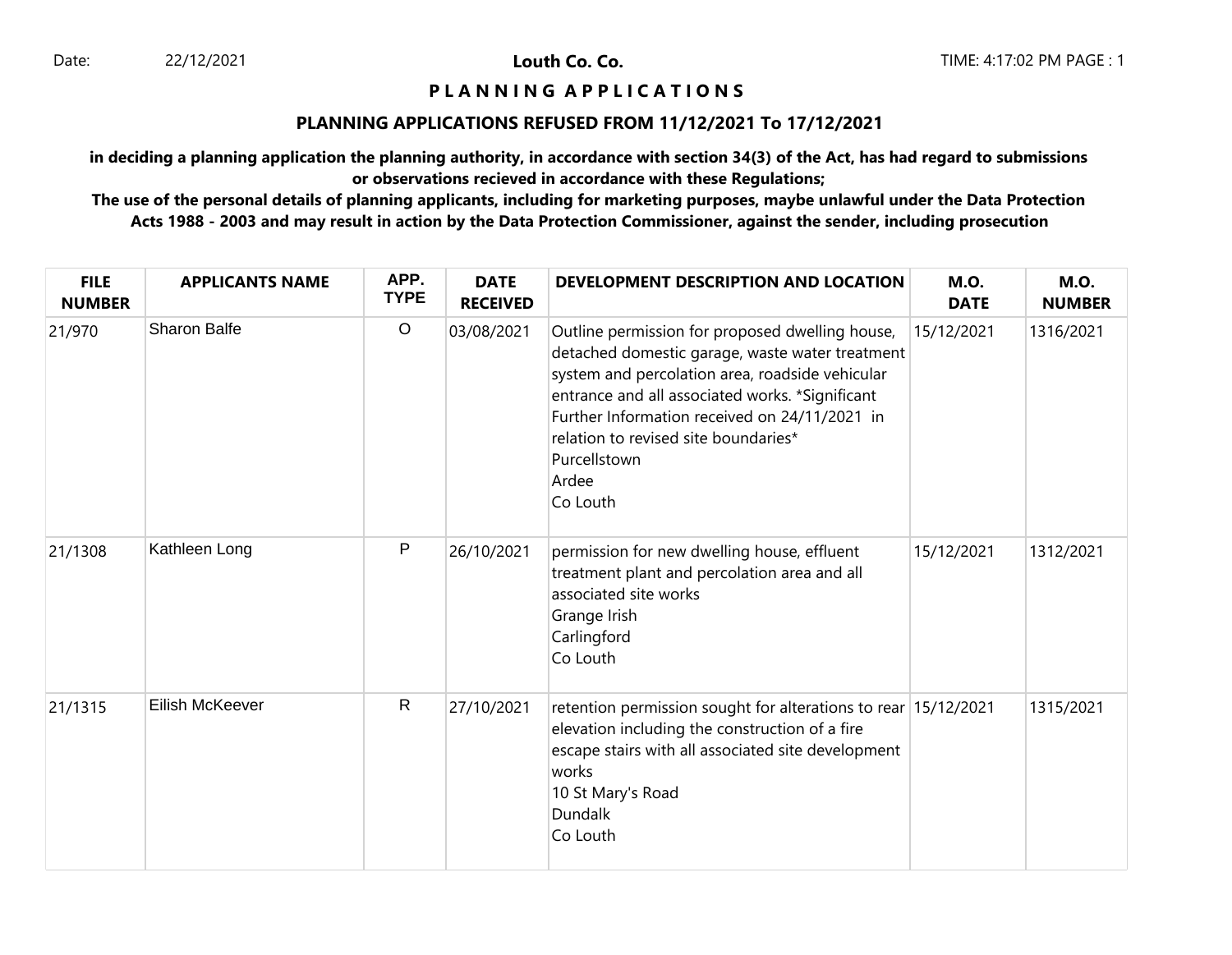## **P L A N N I N G A P P L I C A T I O N S**

#### **PLANNING APPLICATIONS REFUSED FROM 11/12/2021 To 17/12/2021**

**in deciding a planning application the planning authority, in accordance with section 34(3) of the Act, has had regard to submissions or observations recieved in accordance with these Regulations;**

| <b>FILE</b><br><b>NUMBER</b> | <b>APPLICANTS NAME</b> | APP.<br><b>TYPE</b> | <b>DATE</b><br><b>RECEIVED</b> | DEVELOPMENT DESCRIPTION AND LOCATION                                                                                                                                                                                                                                                                       | <b>M.O.</b><br><b>DATE</b> | <b>M.O.</b><br><b>NUMBER</b> |
|------------------------------|------------------------|---------------------|--------------------------------|------------------------------------------------------------------------------------------------------------------------------------------------------------------------------------------------------------------------------------------------------------------------------------------------------------|----------------------------|------------------------------|
| 21/1334                      | Owen Woods             | $\mathsf{P}$        | 04/11/2021                     | permission for the alteration and extension to an<br>existing dwelling house, new waste water<br>treatment system and all associated site<br>development works<br>North Commons<br>Liberties<br>Carlingford, Co Louth                                                                                      | 17/12/2021                 | 1334/2021                    |
| 21/1336                      | James Gregory          | P                   | 05/11/2021                     | permission to construct a storey and a half<br>dwelling house, a single storey domestic garage,<br>waste water treatment system and percolation<br>area, new gated domestic entrance, boundary<br>fencing and include all associated site works<br>Richardstown<br>Dromin<br>Co Louth                      | 15/12/2021                 | 1319/21                      |
| 21/1337                      | William McCarthy       | $\mathsf E$         | 05/11/2021                     | <b>EXTENSION OF DURATION OF 041180:</b><br>Permission for two storey dwelling house and<br>garage. Permission Consequent on Grant of an<br>Outline Permission for 2 no. two storey detached<br>dwelling houses and garages (outline permission<br>ref 02/1211)<br>Mullagharlin Road<br>Dundalk<br>Co Louth | 15/12/2021                 | 1320/21                      |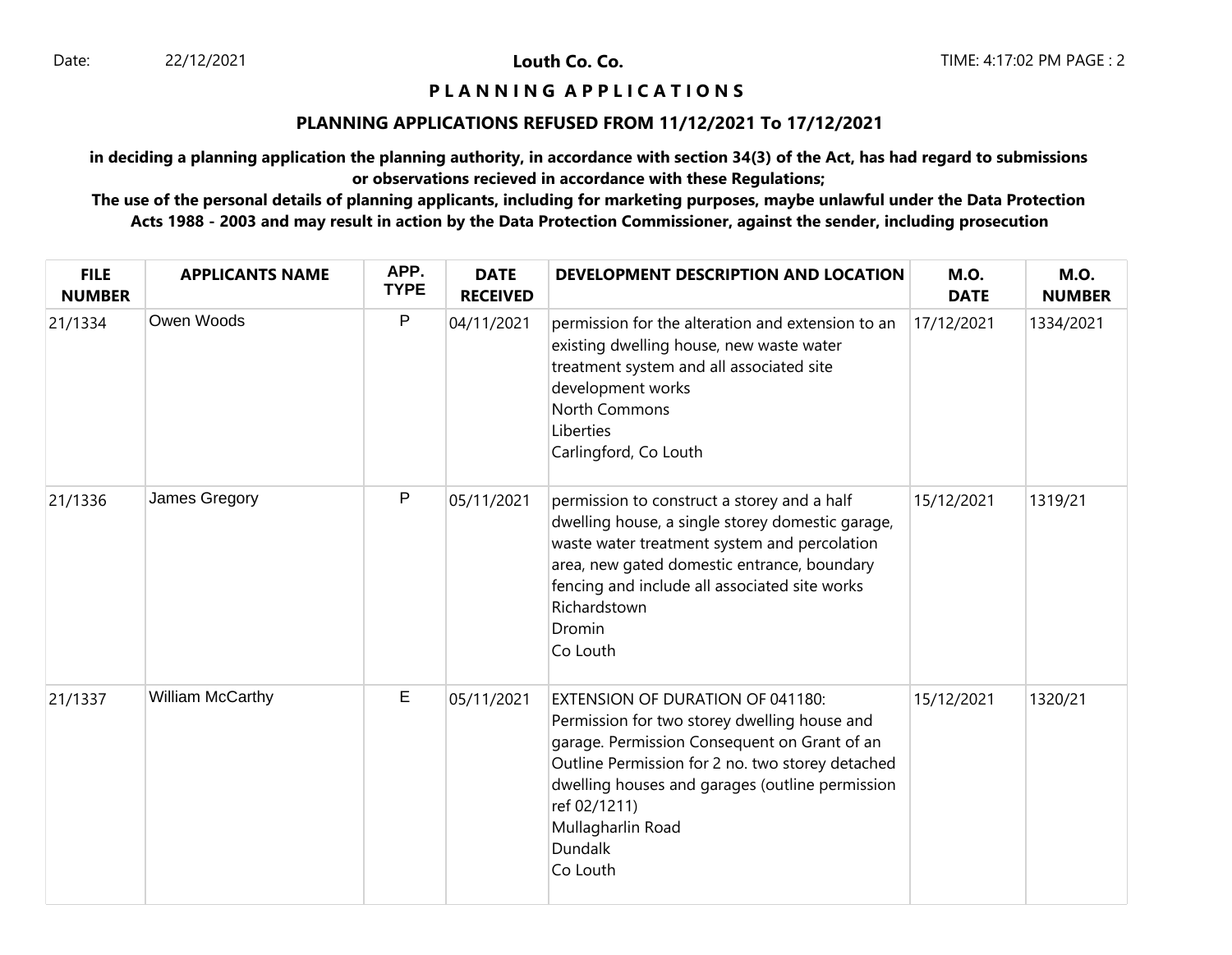## **P L A N N I N G A P P L I C A T I O N S**

#### **PLANNING APPLICATIONS REFUSED FROM 11/12/2021 To 17/12/2021**

**in deciding a planning application the planning authority, in accordance with section 34(3) of the Act, has had regard to submissions or observations recieved in accordance with these Regulations;**

| <b>FILE</b><br><b>NUMBER</b> | <b>APPLICANTS NAME</b>    | APP.<br><b>TYPE</b> | <b>DATE</b><br><b>RECEIVED</b> | DEVELOPMENT DESCRIPTION AND LOCATION                                                                                                                                                                                                                                                         | <b>M.O.</b><br><b>DATE</b> | <b>M.O.</b><br><b>NUMBER</b> |
|------------------------------|---------------------------|---------------------|--------------------------------|----------------------------------------------------------------------------------------------------------------------------------------------------------------------------------------------------------------------------------------------------------------------------------------------|----------------------------|------------------------------|
| 21/1339                      | <b>Emer and Tim Woods</b> | $\circ$             | 05/11/2021                     | outline permission for a dwelling house and all<br>associated site development works<br>Liberties<br>Carlingford<br>Co Louth                                                                                                                                                                 | 17/12/2021                 | 1341/2021                    |
| 21/1340                      | Nathan Llewellyn          | P                   | 05/11/2021                     | permission to construct a single storey house,<br>proprietary effluent treatment system/percolation<br>area along with the ancillary site development<br>works and vehicular access from the public road<br>via a proposed right of way to site<br>Thornogs<br>Killally<br>Togher, Co Louth  | 15/12/2021                 | 1327/21                      |
| 21/1341                      | Niamh Skelly              | P                   | 05/11/2021                     | permission to construct a single storey house,<br>proprietary effluent treatment system/percolation<br>area along with the ancillary site development<br>works, and vehicular access from the public road<br>via a proposed right of way to site<br>Thornogs<br>Killally<br>Togher, Co Louth | 15/12/2021                 | 1326/2021                    |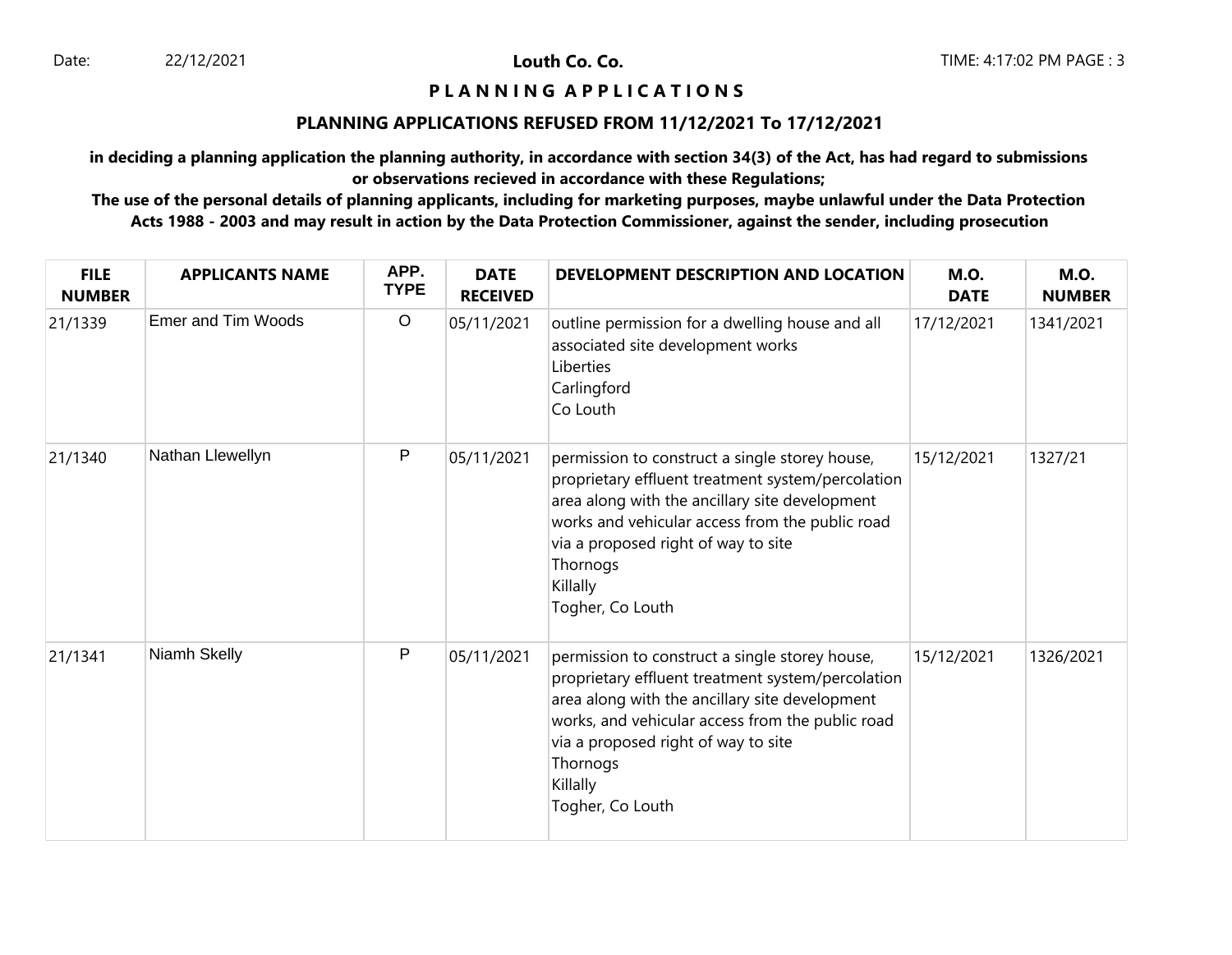# **P L A N N I N G A P P L I C A T I O N S**

#### **PLANNING APPLICATIONS REFUSED FROM 11/12/2021 To 17/12/2021**

**in deciding a planning application the planning authority, in accordance with section 34(3) of the Act, has had regard to submissions or observations recieved in accordance with these Regulations;**

| <b>FILE</b><br><b>NUMBER</b> | <b>APPLICANTS NAME</b> | APP.<br><b>TYPE</b> | <b>DATE</b><br><b>RECEIVED</b> | DEVELOPMENT DESCRIPTION AND LOCATION                                                                                                                                                                                                                                                                          | <b>M.O.</b><br><b>DATE</b> | <b>M.O.</b><br><b>NUMBER</b> |
|------------------------------|------------------------|---------------------|--------------------------------|---------------------------------------------------------------------------------------------------------------------------------------------------------------------------------------------------------------------------------------------------------------------------------------------------------------|----------------------------|------------------------------|
| 21/1353                      | <b>Kellie Wiinters</b> | P                   | 08/11/2021                     | permission for the construction of a two storey<br>style dwelling house, domestic garage,<br>proprietary waste water treatment system and all<br>associated site works<br>Brownstown<br>Monasterboice<br>Co Louth                                                                                             | 15/12/2021                 | 1322/21                      |
| 21/1354                      | <b>Stephen Winters</b> | P                   | 08/11/2021                     | permission for the construction of a two storey<br>style dwelling house, domestic garage,<br>proprietary waste water treatment system and all<br>associated site works<br>Brownstown<br>Monasterboice<br>Co Louth                                                                                             | 15/12/2021                 | 1321/2021                    |
| 21/1364                      | Thomas Agnew           | E                   | 12/11/2021                     | <b>EXTENSION OF DURATION OF 1789: Permission</b><br>for development for the following: 4 no. single<br>storey houses on land adjacent to the garden<br>house, including new side & rear boundary for<br>existing house and all site development works<br>The Garden House<br>Mill Street<br>Dundalk, Co Louth | 17/12/2021                 | 1342/2021                    |